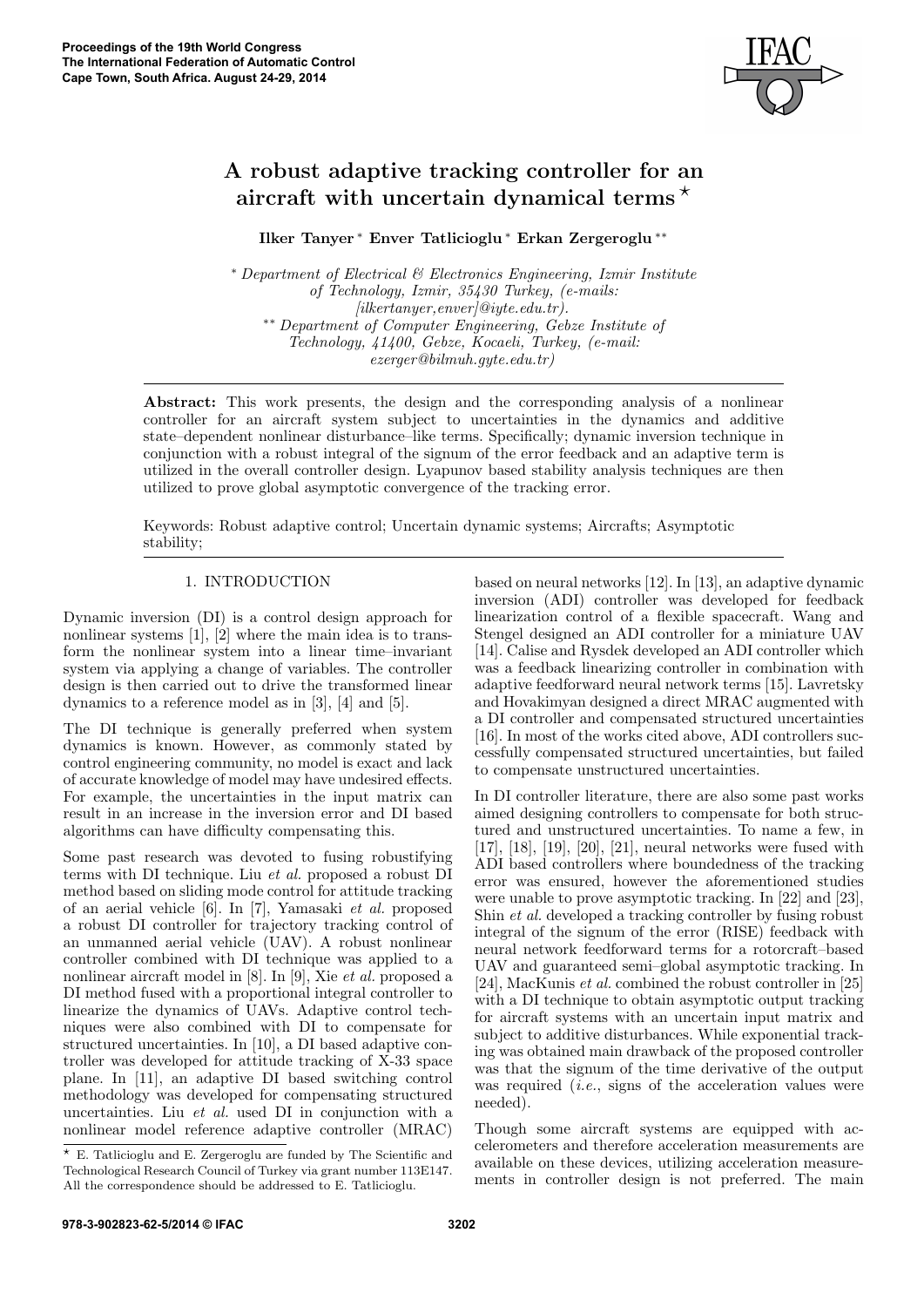reason is due to the sensor related issues, such as calibration and possible sensor failures (which may result in inaccurate measurements or disruption), that can produce significant stability problems. Also, in some cases, using accelerometers may not be feasible due to the extra cost. It should also be noted that using an additional sensor complicates the overall sensing system. Best way to avoid these problems is, if possible, not to use acceleration information in the control design. This is one of the motivations of our work.

In this paper, asymptotic tracking control of an uncertain aircraft subject to additive disturbances is discussed. The state and the input matrices are considered to be uncertain, and the system dynamics is subject to an additive state–dependent disturbance. Only the output of the aircraft is considered to be available for the control design, thus the acceleration information is not needed. In the error system development, a matrix decomposition is utilized to cope with the possibly sign indefinite and not necessarily symmetric matrix that the control input is multiplied with. In the controller design, an adaptive term fused with a modification of the RISE feedback in [25], [26] is utilized. The proposed controller ensures global asymptotic stability of the tracking error via the use of novel Lyapunov based design and analysis techniques.

#### 2. AIRCRAFT MODEL

In this paper, similar to [3], [10], [27] and [28], the following commonly utilized nonlinear state space model of an aircraft system is considered

$$
\dot{x} = Ax + f(x, t) + Bu, \ y = Cx \tag{1}
$$

where  $x(t) \in \mathbb{R}^n$  denotes the state vector,  $A \in \mathbb{R}^{n \times n}$  is the constant state matrix,  $f(x,t) \in \mathbb{R}^n$  is a state-dependent nonlinear disturbance–like term (including gravity, inertial coupling and nonlinear gust modeling effects),  $B \in \mathbb{R}^{n \times m}$ is the constant input matrix,  $u(t) \in \mathbb{R}^m$  is the control input,  $C \in \mathbb{R}^{m \times n}$  is the known output matrix, and  $y(t) \in$  $\mathbb{R}^m$  is the output. The number of states is assumed to be greater than the number of outputs (*i.e.*,  $n > m$ ). The subsequent development requires the aircraft model in (1) to satisfy the following properties.

Assumption 1. The system in (1) is controllable.

Assumption 2. The nonlinear disturbance–like term  $f(x, t)$ is considered to be equal to the sum of state–dependent uncertainties, denoted by  $f_1(x) \in \mathbb{R}^n$ , and time–dependent uncertainties, denoted by  $f_2(t) \in \mathbb{R}^n$ . The time–dependent uncertainty vector  $f_2(t)$  is continuously differentiable and bounded up to its first order time derivative, and the state– dependent uncertainty vector  $f_1(x)$  depends on the state vector  $x(t)$  via trigonometric and/or bounded arguments only and thus it is assumed that  $f_1(x)$  and  $\partial f_1(x)/\partial x$  are bounded for all  $x(t)$  (see [29] for the precedence of this type of assumption).

## 3. CONTROL DESIGN

Aside from the boundedness objective  $(i.e.,$  all the signals are required to remain bounded under the closed–loop operation), the main control objective is to design a control law to ensure that the output of the aircraft  $y(t)$  tracks the output of the following reference model

$$
\dot{x}_m = A_m x_m + B_m u_m \, , \, y_m = C x_m \tag{2}
$$

where  $x_m(t) \in \mathbb{R}^n$  is the reference state vector,  $A_m \in$  $\mathbb{R}^{n \times n}$  is the reference state matrix,  $B_m \in \mathbb{R}^{n \times m}$  is the reference input matrix,  $u_m(t) \in \mathbb{R}^m$  is the reference input, C is the same output matrix introduced in (1), and  $y_m(t) \in$  $\mathbb{R}^m$  is the reference output. To ensure the stability of the reference model signals, the reference state matrix  $A_m$  is chosen to be Hurwitz, and the reference input  $u_m(t)$  and its time derivative are designed as bounded functions of time. Provided these, linear analysis tools can then be utilized to prove that  $x_m(t)$ ,  $\dot{x}_m(t)$ ,  $\ddot{x}_m(t)$  and thus,  $y_m(t)$ ,  $\dot{y}_m(t)$ ,  $\ddot{y}_m(t)$  are bounded functions of time.

In the subsequent development, the dynamic terms  $A, B$ , and  $f(x, t)$  are considered to be uncertain<sup>1</sup>, and thus, will not be used in the control design. The subsequent control development is derived based on the restriction that only the output  $y(t)$  is available (*i.e.*, output feedback controller).

The output tracking error  $e(t) \in \mathbb{R}^m$  is defined as

$$
e \triangleq y - y_m = C(x - x_m) \tag{3}
$$

where (1) and (2) were utilized to obtain the second equality. From (3), it is clear that when  $||e(t)|| \rightarrow 0$  the output of the aircraft tracks the output of the reference model. To simplify the analysis, an auxiliary error signal  $r(t) \in \mathbb{R}^m$  is introduced to have the following form

$$
r \triangleq \dot{e} + \Lambda e \tag{4}
$$

where  $\Lambda \in \mathbb{R}^{m \times m}$  is a constant, positive definite, diagonal control gain matrix. It is noted that due to the time derivative of the output  $y(t)$  in  $\dot{e}(t)$ ,  $r(t)$  is not available for control design.

Assumption 3. Since the number of states is greater than the number of outputs, there may be some states that cannot be observed through the output. To obtain bounds for the unobservable states, it is considered that the state vector can be partitioned as  $x = x_o + x_u$  where  $x_o(t), x_u(t) \in \mathbb{R}^n$  contains the observable states and the unobservable states, respectively. Furthermore, the unobservable states are assumed to be partitioned as  $x_u = x_{u\rho} + x_{u\xi}$  where  $x_{u\rho}(t)$ ,  $x_{u\xi}(t) \in \mathbb{R}^n$  contain the unobservable states that can be bounded by a function of error signals and a constant, respectively. These bounds are quantified as

$$
||x_{u\rho}(t)|| \leq c_1 ||z||
$$
 and  $||x_{u\xi}(t)|| \leq \xi_{x_u}$  (5)

where  $c_1, \xi_{x_u} \in \mathbb{R}$  are known positive bounding constants and  $z \triangleq [e^T, r^T]^T \in \mathbb{R}^{2m}$  is the combined error signal. A similar upper bound is assumed for the components of  $\dot{x}_u(t)$  as well

$$
\|\dot{x}_{u\rho}(t)\| \le c_2 \|z\| \text{ and } \|\dot{x}_{u\xi}(t)\| \le \xi_{\dot{x}_u}
$$
 (6)

where 
$$
c_2, \xi_{\dot{x}_u} \in \mathbb{R}
$$
 are known positive bounding constants.

Similarly, the reference model state  $x_m(t)$  is assumed to be partitioned as  $x_m = x_{mo} + x_{mu}$  where  $x_{mo}(t)$ ,  $x_{mu}(t) \in \mathbb{R}^n$ contain the entries of the reference state corresponding to the observable states and the unobservable states, respectively. The reader is referred to [29] for the precedence of this assumption.

From (4), following expression can be obtained

$$
r = CAx + \Omega u + Cf - CA_m x_m - CB_m u_m + \Lambda e \tag{7}
$$

 $^{\rm 1}$  This is a direct result of the varying nature of aircraft dynamics due to the operating conditions.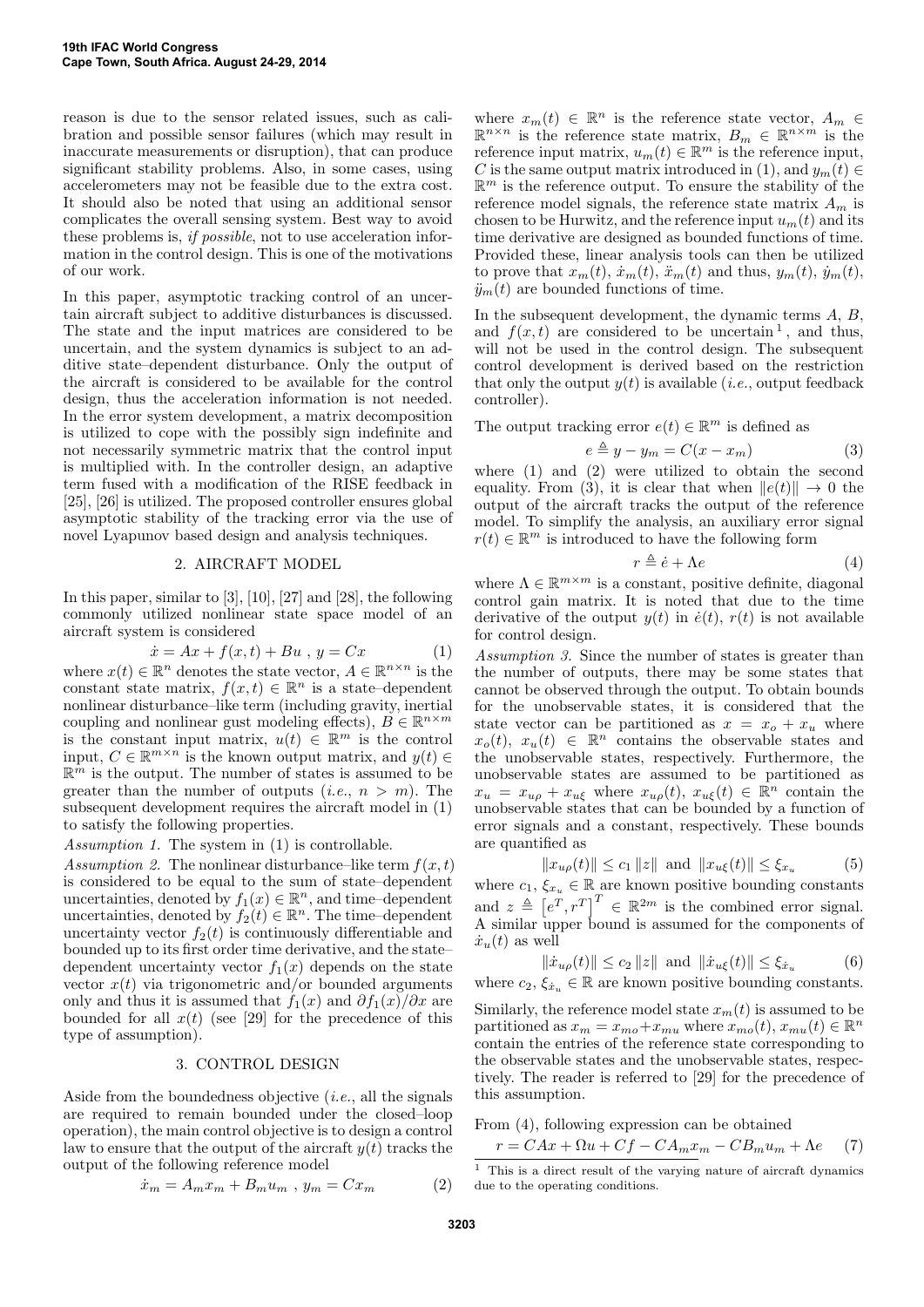where (1)–(3) were utilized, and  $\Omega \triangleq CB \in \mathbb{R}^{m \times m}$  is an auxiliary constant matrix. It is highlighted that since  $B$  is uncertain, then  $\Omega$  is uncertain as well. Furthermore, neither symmetry nor positive definiteness of  $\Omega$  are unknown. Given these restrictions, the SDU decomposition in [30] is applied to  $\Omega$  as

$$
\Omega = SDU \tag{8}
$$

where  $S \in \mathbb{R}^{m \times m}$  is a symmetric positive definite matrix,  $D \in \mathbb{R}^{m \times m}$  is a diagonal matrix with entries  $\pm 1$ , and  $U \in \mathbb{R}^{m \times m}$  is a unity upper triangular matrix. The reader is referred to [31] for the details of the SDU decomposition. Remark 1. The SDU decomposition of  $\Omega$  for different aircraft models in the literature [32], [33], [34] resulted in the diagonal matrix D being equal to an identity matrix for all these models. However, for the completeness of the presentation, the subsequent controller will be designed to be applicable to any aircraft model without imposing any restrictions on D.

After utilizing the SDU decomposition in (8), the time derivative of  $(7)$  is obtained as

 $\dot{r} = CA\dot{x} + SDU\dot{u} + C\dot{f} - CA_m\dot{x}_m - CB_m\dot{u}_m + \Lambda\dot{e}$ . (9) Since  $S$ , introduced in  $(8)$ , is symmetric and positive definite, then so is its inverse, defined as  $M \triangleq S^{-1} \in$  $\mathbb{R}^{m \times m}$ . Premultiplying (9) with M yields

$$
M\dot{r} = -e + DU\dot{u} + N.\t(10)
$$

where  $N(x, \dot{x}, t) \in \mathbb{R}^m$  is defined as

 $N \triangleq M[CA\dot{x} + C\dot{f} - CA_m\dot{x}_m - CB_m\dot{u}_m + \Lambda\dot{e}] + e.$  (11) The auxiliary signal  $N(\cdot)$  can be partitioned as

$$
N = N_d + N_{LP} + \tilde{N}
$$
 (12)

where  $N_d(t)$ ,  $N_{LP}(t)$ ,  $\tilde{N}(x, \dot{x}, e, r) \in \mathbb{R}^{m \times 1}$  are defined as

$$
N_d \triangleq MC[(A + \frac{\partial f_1(x)}{\partial x})\dot{x}_{u\xi} + (\frac{\partial f_1(x)}{\partial x}\dot{x}_{mo} + \dot{f}_2)](13)
$$

$$
N_{LP} \triangleq MC[-B_m\dot{u}_m + (A - A_m)\dot{x}_{mo} - A_m\dot{x}_{mu}] \tag{14}
$$

$$
\widetilde{N} \triangleq MC(A + \frac{\partial f_1(x)}{\partial x})[(\dot{x}_o - \dot{x}_{mo}) + \dot{x}_{u\rho}] + M\Lambda(r - \Lambda e) + e.
$$
\n(15)

Remark 2. In the above partitioning, the uncertain terms that could be bounded with constant were grouped into  $N_d(t)$ , the terms that can be linearly parameterized were grouped into  $N_{LP}(t)$ , and the terms that could be bounded by functions of error signals were grouped into  $\tilde{N}(t)$ .

From Assumptions 2 and 3, and the boundedness of the reference model signals, it can be shown that  $N_d(t)$  is a bounded function of time in the sense that  $||N_d(t)|| \leq \zeta_{N_d}$  $\forall t$  where  $\zeta_{N_d}$  ∈ ℝ is a positive bounding constant (or alternatively,  $|N_{d,i}| \leq \zeta_{N_{d,i}} \forall t$  with  $\zeta_{N_{d,i}} \in \mathbb{R}$  being positive bounding constants).

It is straightforward to show that the auxiliary term  $N_{LP}(t)$  defined in (14) can be written as a multiplication of a known regression matrix and an uncertain constant parameter vector. On the other hand, the auxiliary error– like term  $N(t)$  can be upper bounded as

$$
\|\widetilde{N}(t)\| \le \rho \|z(t)\| \tag{16}
$$

where  $\rho \in \mathbb{R}$  is a positive bounding constant.

Based on the subsequent stability analysis, the control input is designed as

$$
u = -DK[e(t) - e(0) + \Lambda \int_0^t e(\sigma)d\sigma] - D\Pi
$$

$$
-D\int_0^t Y(\sigma)\hat{\phi}(\sigma)d\sigma \qquad (17)
$$

where  $\Pi(t) \in \mathbb{R}^m$  is an auxiliary filter signal updated according to <sup>2</sup>

$$
\dot{\Pi}(t) = \beta \text{Sgn}(e(t)) \text{ with } \Pi(0) = 0_{m \times 1} \tag{18}
$$

and  $\beta \in \mathbb{R}^{m \times m}$  is a constant, positive definite, diagonal, control gain matrix,  $Sgn(\cdot)$  denotes the vector signum function,  $K \in \mathbb{R}^{m \times m}$  is a constant, positive definite, diagonal, control gain matrix and is designed as

$$
K = I_m + k_g I_m + \text{diag}\{k_{d,1}, k_{d,2}, ..., k_{d,m-1}, 0\} \tag{19}
$$

with  $k_g$ ,  $k_{d,1}$ , ...,  $k_{d,m-1} \in \mathbb{R}$  being positive gains. In (17),  $Y(t) \in \mathbb{R}^{m \times p}$  denotes the regression matrix which is composed of reference signal, its time derivatives, and other known quantities, and is defined from

$$
Y\phi = N_{LP} - D(U - I_m)DY\hat{\phi}.
$$
 (20)

where  $\phi \in \mathbb{R}^{p \times 1}$  is the unknown parameter vector with its estimate  $\hat{\phi}(t) \in \mathbb{R}^{p \times 1}$  designed as

$$
\hat{\phi} = \text{Proj}\Big(\Gamma(Y^T e - \int_0^t \frac{dY^T(\sigma)}{d\sigma} e(\sigma) d\sigma + \int_0^t Y^T(\sigma) \Lambda e(\sigma) d\sigma)\Big). \tag{21}
$$

In  $(21)$ , the term  $Proj(.)$  is the projection operator that ensures the boundedness of the parameter estimate vector and its time derivative. At this point, we want to point out that since U is unity upper triangular then  $U - I_m$ is strictly upper triangular and thus there is no algebraic loop in finding  $Y(t)$  from (20). The time derivative of (21) yields

$$
\dot{\hat{\phi}} = \text{Proj}(\Gamma Y^T r) \tag{22}
$$

where (4) was utilized. The time derivative of the control input in (17) is obtained as

$$
\dot{u} = -DKr - D\beta \text{Sgn}(e) - DY\hat{\phi} \tag{23}
$$

where (4) and (18) were utilized. After substituting (23) into (10), following closed–loop error system is obtained

$$
M\dot{r} = \tilde{N} + N_d - e - D(U - I_m)DKr - Kr - DUD\beta \text{Sgn}(e) + Y\tilde{\phi}
$$
 (24)

where (12) and (20) were utilized and  $\widetilde{\phi}(t) \triangleq \phi - \hat{\phi} \in \mathbb{R}^{p \times 1}$ is the parameter estimation error.

The term  $D(U - I_m)DKr$  can be rewritten as

$$
D(U - I_m)DKr = \left[\Phi^T, 0\right]^T \tag{25}
$$

where the entries of  $\Phi(r) \in \mathbb{R}^{(m-1)\times 1}$  are defined as

$$
\Phi_i = d_i \sum_{j=i+1}^{m} d_j k_j U_{i,j} r_j \text{ for } i = 1, ..., (m-1). \tag{26}
$$

<sup>&</sup>lt;sup>2</sup> Throughout the paper,  $I_n$  and  $0_{m \times r}$  will be used to represent an  $n \times n$  standard identity matrix and an  $m \times r$  zero matrix, respectively.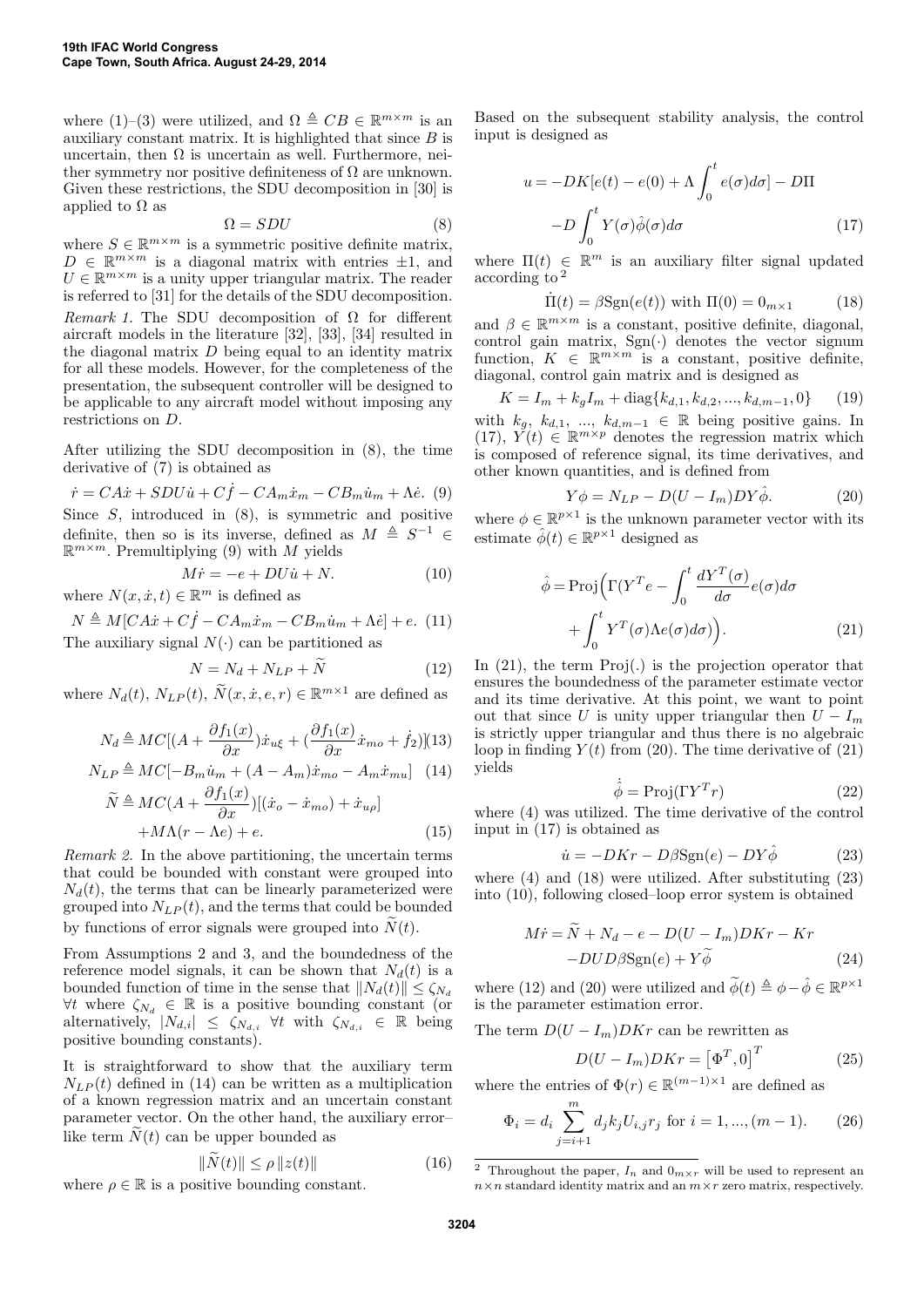Since  $d_i = \pm 1 \ \forall i = 1, ..., m$ , for the entries of  $\Phi$ , following upper bound can be written

$$
|\Phi_i| \le \sum_{j=i+1}^m k_j \zeta_{U_{i,j}} |r_j| \le \zeta_{\Phi_i} ||z|| \tag{27}
$$

where  $\zeta_{U_{i,j}}$  are positive bounding constants satisfying  $\zeta_{U_{i,j}} \geq |U_{i,j}| \; \forall i, j.$  It is important to highlight that  $\zeta_{\Phi_i}$ depends on the control gains  $k_{i+1}, ..., k_m$ .

## 4. STABILITY ANALYSIS

We are now ready to state the following theorem;

Theorem 1. The robust adaptive controller in (17), (18), (21) ensures global asymptotic tracking in the sense that

$$
||e(t)|| \to 0 \text{ as } t \to \infty \tag{28}
$$

provided that the control gain matrices K and  $\beta$  are selected by using the following procedure:

(1) For 
$$
i = m
$$
,  $\beta_m$  is selected according to

$$
\beta_m \ge \zeta_{N_{d,m}} (1 + \frac{\gamma_2}{\Lambda_m}) \tag{29}
$$

and from  $i = m-1$  to  $i = 1, \beta_i$  are selected according to

$$
\beta_i \ge (\zeta_{N_{d,i}} + \sum_{j=i+1}^m \zeta_{\Psi_j} \beta_j)(1 + \frac{\gamma_2}{\Lambda_i}) \tag{30}
$$

where  $\gamma_2 \in \mathbb{R}$  is some positive bounding constant and the subscript  $i = 1, \ldots, m$  denotes the *i*-th element of the vector or the diagonal matrix,

- (2) Control gain  $k_g$  is chosen big enough to decrease the constant  $\frac{\rho^2}{4k}$  $\frac{\rho^-}{4k_g},$
- (3) Control gains  $k_{d,i}$ ,  $i = 1, ..., (m-1)$  are chosen big enough to decrease the constant  $\sum_{i=1}^{m-1}$  $\frac{\zeta_{\Phi_i^2}}{4k_{d,i}}$ .

Proof. The proof of theorem consists of four subproofs. Firstly, in Appendix A, boundedness of all the signals under the closed–loop operation will be presented. Secondly, in Appendix B, we present a supporting lemma and its proof. The proof of this lemma provides us to form an upper bound on the terms  $\int_0^t |\dot{e}_i(\sigma)| d\sigma$ , which will then be utilized in the next part of the proof. In Appendix C, the positiveness of an auxiliary integral term will be demonstrated. Finally, in Appendix D, the asymptotic convergence of the output tracking error is proven.

#### 5. CONCLUSION

In this work, we present the design of a nonlinear robust adaptive controller for aircrafts subject to uncertainties in the dynamics and additive state–dependent nonlinear disturbance–like terms. In the design of the controller, DI technique was fused with an adaptive term to compensate for structured uncertainties and with the robust integral of the signum of the error feedback term to compensate for unstructured uncertainties. Novel Lyapunov type stability analysis techniques were utilized to ensure global asymptotic tracking of the output of a reference model.

#### Appendix A. BOUNDEDNESS PROOF

In this appendix, the boundedness of all the signals under the closed–loop operation will be demonstrated. Let  $V_1(z) \in \mathbb{R}$  be a Lyapunov function defined as

$$
V_1 \triangleq \frac{1}{2}e^T e + \frac{1}{2}r^T M r \tag{A.1}
$$

which can be upper and lower bounded as

$$
\frac{1}{2}\min\{1, M_{\min}\}\|z\|^2 \le V_1(z) \le \frac{1}{2}\max\{1, M_{\max}\}\|z\|^2
$$
\n(A.2)

where  $M_{\text{min}}$  and  $M_{\text{max}}$  denote minimum and maximum eigenvalues of M, respectively. Time derivative of the Lyapunov function is obtained as

$$
\dot{V}_1 = e^T(r - \Lambda e) + r^T [N_d + \tilde{N} - e - D(U - I_m)DKr \n-Kr - DUD\beta \text{Sgn}(e) + Y\tilde{\phi}]
$$
\n(A.3)

where  $(4)$  and  $(24)$  were substituted. After utilizing  $(27)$ , following upper bound can be obtained

$$
r^T \left[ \Phi^T, 0 \right]^T = \sum_{i=1}^{m-1} r_i \Phi_i \le \sum_{i=1}^{m-1} \zeta_{\Phi_i} |r_i| \|z\|. \tag{A.4}
$$

As a property of the projection operator, following upper bound can be obtained

$$
r^T Y \widetilde{\phi} \le \zeta_2 \|r\|.\tag{A.5}
$$

After substituting the upper bounds in Remark 2, and utilizing (A.4) and (A.5), following expression can be obtained

$$
\dot{V}_1 \le -e^T \Lambda e + \zeta_{N_d} ||r|| + \rho ||r|| ||z|| + \sum_{i=1}^{m-1} \zeta_{\Phi_i} |r_i|| |z||
$$

$$
-r^T r - k_g r^T r - \sum_{i=1}^{m-1} k_{d,i} |r_i|^2 + (\zeta_1 + \zeta_2) ||r|| \quad (A.6)
$$

where  $r^T D U D \beta \text{Sgn}(e) \leq \zeta_1 ||r||$  was utilized with  $\zeta_1 \in$ R being a positive bounding constant. After utilizing following manipulations

$$
(\zeta_1 + \zeta_2 + \zeta_{N_d}) ||r|| \le \frac{1}{4\delta} ||r||^2 + \delta(\zeta_1 + \zeta_2 + \zeta_{N_d})^2 (\mathbf{A}.\mathbf{7})
$$

$$
\rho ||r|| ||z|| - k_g ||r||^2 \le \frac{\rho^2}{4k_g} ||z||^2 (\mathbf{A}.\mathbf{8})
$$

$$
\zeta_{\Phi_i} |r_i| ||z|| - k_{d,i} r_i^2 \le \frac{\zeta_{\Phi_i}^2}{4k_{d,i}} ||z||^2 (\mathbf{A}.\mathbf{9})
$$

 $\forall i = 1, ..., (m-1)$ , where  $\delta \in \mathbb{R}$  is a positive damping constant, the right–hand side of (A.6) can be bounded as

$$
\dot{V}_1 \leq -e^T \Lambda e - r^T r + \frac{1}{4\delta} ||r||^2 + \delta(\zeta_1 + \zeta_2 + \zeta_{N_d})^2
$$

$$
+ \frac{\rho^2}{4k_g} ||z||^2 + \sum_{i=1}^{m-1} \frac{\zeta_{\Phi_i}^2}{4k_{d,i}} ||z||^2. \tag{A.10}
$$

If the control gains  $\Lambda$ ,  $k_q$ ,  $k_{d,1}$ , ...,  $k_{d,m-1}$  are selected sufficiently high, following expression can be obtained for the time derivative of the Lyapunov function

$$
\dot{V}_1 \le -c_1 V_1 + c_2 \tag{A.11}
$$

where  $c_1$  and  $c_2$  are some positive bounding constants. From (A.11), it is clear that  $V_1(t) \in L_{\infty}$ , and thus,  $e(t)$ ,  $r(t) \in L_{\infty}$ . From (4), it can be proven that  $\dot{e}(t) \in L_{\infty}$ . By using (3) and its time derivative, along with the boundedness of the reference model signals, it can be proven that  $y(t)$ ,  $\dot{y}(t)$ ,  $\dot{x}(t) \in \mathcal{L}_{\infty}$ . The above boundedness statements and Assumption 2 can be utilized along with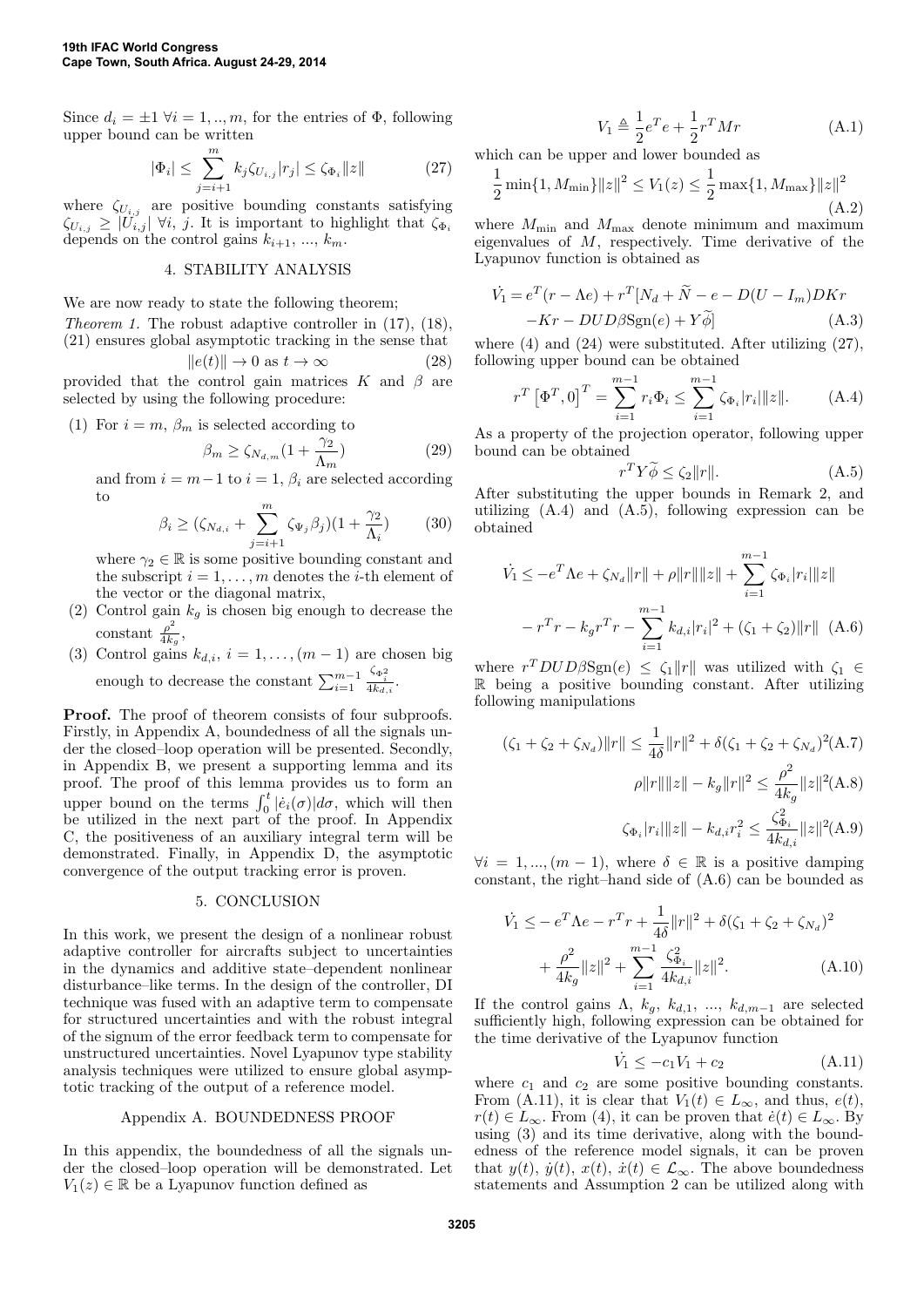(1) to prove that  $u(t) \in \mathcal{L}_{\infty}$ . From (23), it is clear that  $\dot{u}(t) \in \mathcal{L}_{\infty}$ . After utilizing the above boundedness statements, Assumption 2, and the boundedness of the reference model signals along with (9), it can be proven that  $\dot{r}(t) \in \mathcal{L}_{\infty}$ . Standard signal chasing algorithms can be used to prove that all the remaining signals are bounded.

#### Appendix B. LEMMA 1 AND ITS PROOF

Lemma 1. Provided that  $e(t)$  and  $\dot{e}(t)$  are bounded, the following expression can be obtained [35]

$$
\int_{t_0}^t |\dot{e}_i(\sigma)| d\sigma \le \gamma_1 + \gamma_2 \int_{t_0}^t |e_i(\sigma)| d\sigma + |e_i| \tag{B.1}
$$

where  $\gamma_1, \gamma_2 \in \mathbb{R}$  are some positive bounding constants.

**Proof.** First, it is noted that if  $e_i(t) \equiv 0$  on some interval, then  $\dot{e}_i(t) \equiv 0$  on the same interval, and the inequality (B.1) yields this qualification. Therefore, without loss of generality, the case that  $e_i(t)$  is absolutely greater than zero on the interval of  $[t_0, t]$  is considered. Let  $T \in [t_0, t]$ be the last instant of time when  $\dot{e}_i(t)$  changes sign. Then, on the interval  $[T, t]$ ,  $\dot{e}_i(t)$  has a constant sign, and hence

$$
\int_{T}^{t} |\dot{e}_i(\sigma)| d\sigma = \left| \int_{T}^{t} \dot{e}_i(\sigma) d\sigma \right| = |e_i(t) - e_i(T)|. \tag{B.2}
$$

From the boundedness of  $\dot{e}_i(t)$ , it follows that there exists a constant  $\gamma > 0$  such that  $|e_i(t)| \leq \gamma$ , therefore

$$
\int_{t_0}^{T} |\dot{e}_i(\sigma)| d\sigma \le \gamma (T - t_0). \tag{B.3}
$$

By applying the Mean Value Theorem [36], we can obtain the following expression

$$
\int_{t_0}^{T} |e_i(\sigma)| d\sigma = (T - t_0)e_{i*}.
$$
 (B.4)

where  $e_{i*} > 0$  is some intermediate value of  $|e_i(t)|$  on the interval  $[t_0, T]$ . From (B.3) and (B.4), following expression can be stated

$$
\int_{t_0}^{T} |\dot{e}_i(\sigma)| d\sigma \le \gamma_2 \int_{t_0}^{T} |e_i(\sigma)| d\sigma \tag{B.5}
$$

where  $\gamma_2 \triangleq \frac{\gamma}{e_{i*}}$ . Combining the relationships in (B.2) and (B.5) yields in (B.1) with  $\gamma_1 \triangleq \sup|e_i(T)|$ .

### Appendix C. LEMMA 2 AND ITS PROOF

Lemma 2. Let auxiliary function 
$$
L(t) \in \mathbb{R}
$$
 be defined as  
\n
$$
L \triangleq r^T [N_d - DUD \beta \text{Sgn}(e)].
$$
\n(C.1)

$$
\mathcal{L} \triangleq r^T [N_d - DUD\beta \text{Sgn}(e)]. \tag{C.1}
$$

If the entries of  $\beta$  are selected to satisfy (29) and (30), then the auxiliary function  $P(t) \in \mathbb{R}$  defined as

$$
P \triangleq \zeta_b - \int_0^t L(\sigma) d\sigma \tag{C.2}
$$

is nonnegative where  $\zeta_b \in \mathbb{R}$  is a positive bounding constant.

**Proof.** The proof can be found in [37].

## Appendix D. ASYMPTOTIC STABILITY PROOF

In this appendix, the asymptotic stability of the output tracking error is presented. Let  $V_2(w) \in \mathbb{R}$  be a Lyapunov function defined as

$$
V_2 \triangleq V_1 + \frac{1}{2} \tilde{\phi}^T \Gamma^{-1} \tilde{\phi} + P \tag{D.1}
$$

where  $w(t) \triangleq [e^T r^T \tilde{\phi}^T \sqrt{\phi^T}]$  $\overline{P}$ ]<sup>T</sup>  $\in \mathbb{R}^{(2m+p+1)\times 1}$ . Nonnegativeness of  $P(t)$  was proven in Appendix C and this validates  $V_2(w)$  as a Lyapunov function. The Lyapunov function in (D.1) can be upper and lower bounded as

$$
\kappa_{\min} \|w\|^2 \le V_2(w) \le \kappa_{\max} \|w\|^2 \tag{D.2}
$$

where  $\kappa_{\min}, \kappa_{\max} \in \mathbb{R}$  are positive bounding constants defined as

$$
\kappa_{\min} \triangleq \frac{1}{2} \min\{1, M_{\min}, \frac{1}{\Gamma_{\max}}\}\
$$
 (D.3)

$$
\kappa_{\max} \triangleq \max\left\{\frac{1}{2}M_{\max}, 1, \frac{1}{2\Gamma_{\min}}\right\} \tag{D.4}
$$

with  $\Gamma_{\text{max}}$  and  $\Gamma_{\text{min}}$  denoting maximum and minimum eigenvalues of Γ, respectively. Taking the time derivative of  $(D.1)$ , substituting  $(A.3)$ ,  $(22)$ ,  $(25)$ , and time derivative of (C.2), results in

$$
\dot{V}_2 = e^T(r - \Lambda e) + r^T [N_d + \tilde{N} - e - [\Phi^T, 0]^T - r
$$
  
\n
$$
-k_g r - \text{diag}\{k_{d,1}, k_{d,2}, ..., k_{d,m-1}, 0\}r
$$
  
\n
$$
- DUD\beta \text{Sgn}(e) + Y\tilde{\phi} - \tilde{\phi}^T Y^T r
$$
  
\n
$$
-r^T [N_d - DUD\beta \text{Sgn}(e)].
$$
\n(D.5)

After cancelling same terms, utilizing (A.8) and (A.9), the right–hand side of (D.5) can be upper bounded as

$$
\dot{V}_2 \le -\left[\min\{\lambda_{min}(\Lambda), 1\} - \frac{\rho^2}{4k_g} - \sum_{i=1}^{m-1} \frac{\zeta_{\Phi_i}^2}{4k_{d,i}}\right] \|z\|^2.
$$
\n(D.6)

Provided that the control gains  $\Lambda$ ,  $k_q$ ,  $k_{d,1}$ , ...,  $k_{d,m-1}$ are selected sufficiently high, the below expression can be obtained

$$
\dot{V}_2 \le -c_3 \|z\|^2 \tag{D.7}
$$

where  $c_3$  is some positive bounding constant. From  $(D.1)$ and (D.7), it is clear that  $V_2(w)$  is non–increasing and bounded. After integrating (D.7), it can be stated that  $z(t) \in \mathcal{L}_2$ . Since  $z(t) \in \mathcal{L}_{\infty} \cap \mathcal{L}_2$  and  $\dot{z}(t) \in \mathcal{L}_{\infty}$ , from Barbalat's Lemma [36],  $||z(t)|| \rightarrow 0$  as  $t \rightarrow \infty$ , thus meeting the control objective. Since no restrictions with respect to the initial conditions of the error signals were imposed on the control gains, the result is global.

#### REFERENCES

- [1] F. Lewis and B. L. Stevens, "Aircraft Control & Simulation," New York, NY, USA: John Wiley & Sons, 2003.
- [2] D. Enns, D. Bugajski, R. Hendrick, and G. Stein, "Dynamic inversion: An evolving methodology for flight control design," Int. J. of Control, vol. 59, no. 1, pp. 71–91, 1994.
- [3] M. W. Oppenheimer and D. B. Doman, "Control of an unstable, nonminimum phase hypersonic vehicle model," IEEE Aerosp. Conf., Big Sky, MT, USA, 2006, pp. 1-7.
- [4] D. Enns and T. Keviczky, "Dynamic inversion based flight control for autonomous RMAX helicopter," American Control Conf., Minneapolis, MN, USA, 2006, pp. 3916–3923.
- [5] Z. Zhang, F. Hu, and J. Li, "Autonomous flight control system designed for small-scale helicopter based on approximate dynamic inversion," Int. Conf. on Adv. Comp. Cont., 2011, pp. 185–191.